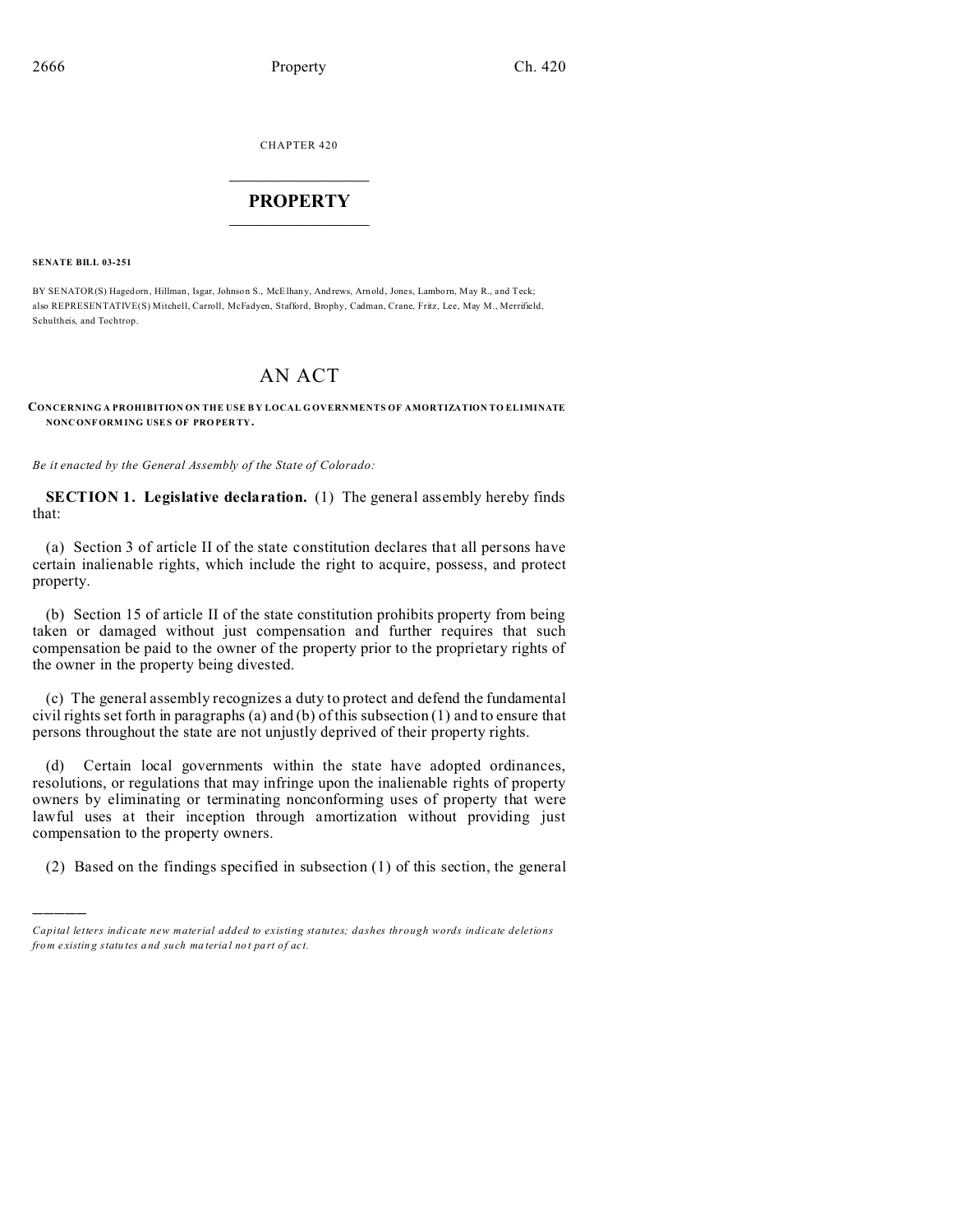assembly concludes that:

(a) The protection of the inalienable property rights of persons whose initially lawful property uses may be terminated or eliminated through amortization of nonconforming uses is a matter of statewide concern; and

(b) In order to protect such inalienable property rights, it is necessary to enact a statewide law that prohibits local governments from eliminating or terminating most nonconforming uses that were lawful at the time of their inception by amortization.

**SECTION 2.** 38-1-101, Colorado Revised Statutes, is amended to read:

**38-1-101. Compensation - commission - jury - court - prohibition on elimination of nonconforming uses by amortization.** (1) Private property shall not be taken or damaged for public or private use without just compensation.

(2) In all cases in which compensation is not made by the state in its corporate capacity, such compensation shall be ascertained by a board of commissioners of not less than three disinterested and impartial freeholders pursuant to section 38-1-105 (1) or by a jury when required by the owner of the property as prescribed in section 38-1-106. All questions and issues, except the amount of compensation, shall be determined by the court unless all parties interested in the action stipulate and agree that the compensation may be so ascertained by the court. In the event of such stipulation and agreement, the court shall proceed as provided in this article for the trial of such causes by a board of commissioners or jury.

(3) (a) NOTWITHSTANDING ANY OTHER PROVISION OF LAW TO THE CONTRARY, A LOCAL GOVERNMENT SHALL NOT ENACT OR ENFORCE AN ORDINANCE, RESOLUTION, OR REGULATION THAT REQUIRES A NONCONFORMING PROPERTY USE THAT WAS LAWFUL AT THE TIME OF ITS INCEPTION TO BE TERMINATED OR ELIMINATED BY AMORTIZATION.

(b) FOR PURPOSES OF THIS SUBSECTION (3), "LOCAL GOVERNMENT" MEANS A COUNTY, CITY AND COUNTY, TOWN, OR HOME RULE OR STATUTORY CITY.

**SECTION 3.** 30-28-120 (1), Colorado Revised Statutes, is amended to read:

**30-28-120. Existing structures - county property.** (1) The lawful use of a building or structure or the lawful use of any land, as existing and lawful at the time of the adoption of a zoning resolution or, in the case of an amendment of a resolution, at the time of such amendment, may be continued, although such use does not conform with the provisions of such resolution or amendment, and such use may be extended throughout the same building if no structural alteration of such building is proposed or made for the purpose of such extension. The addition of a solar energy device to such building shall not necessarily be considered a structural alteration. The board of county commissioners may provide in any zoning resolution for the restoration, reconstruction, extension, or substitution of nonconforming uses upon such terms and conditions as may be set forth in the zoning resolution. The board of county commissioners, in any zoning resolution, may provide for the termination of nonconforming uses, either by specifying the period in which nonconforming uses shall be required to cease or by providing a formula whereby the compulsory